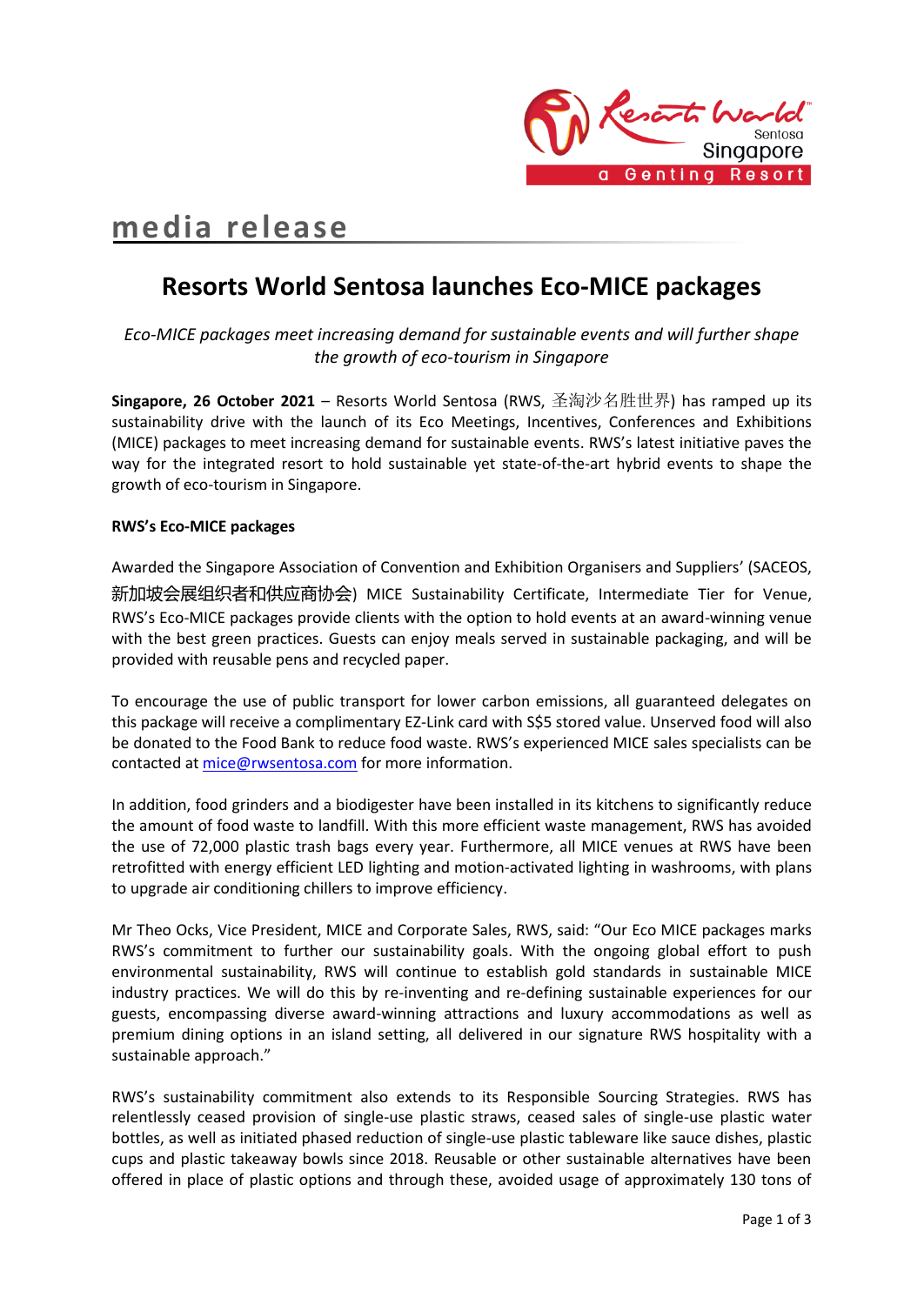plastic from packaging waste per year. Currently, 100 per cent of eggs RWS procures are locally farmed and 100 per cent of cress are locally produced. It also procures 100 per cent Rainforest Alliance certified coffee.

RWS continues to drive adoption of various products with sustainability related certifications. In Food and Beverage, RWS procures and promotes the use of responsibly sourced seafood and various sustainable ingredients, certified under MSC (Marine Stewardship Council), ASC (Aquaculture Stewardship Council) or BAP (Best Aquaculture Practices). In MICE, RWS procures Paper Products provided by sources certified from globally recognised bodies like FSC (Forest Stewardship Council) or PEFC (Programme for the Endorsement of Forest Certification). Where possible, RWS also sources seafood and vegetable from local suppliers, in alignment with Singapore's 30 by 30 Green Plan.

## **RWS's sustainability journey**

Sustainability has been a priority since the integrated resort was first built over 10 years ago. Today, it is embedded into its day-to-day business. Since 2015, RWS has reduced its carbon footprint by 16 per cent and has sustained year-on-year reductions through continued investment of resources to address environmental issues. As a member of the Sentosa Carbon Neutral Network, RWS has committed to carbon neutrality by 2030.

A winner of the inaugural Special Award for Sustainability at the Singapore Tourism Awards 2021, RWS is also the first destination in the world to be certified as a destination to the Global Sustainable

Tourism Council's (GSTC) (全球永续旅游议会) Destination Criteria and achieving certification of hotels within its jurisdiction to the GSTC Industry Criteria for Hotels. These accolades affirm RWS's ongoing sustainability efforts as it continues to align its progress with the Singapore Tourism Board and Sentosa Development Corporation's long-term sustainability plans.

- Ends -

#### **ABOUT RESORTS WORLD SENTOSA**

Resorts World Sentosa (RWS), Asia's premium lifestyle destination resort, is located on Singapore's resort island of Sentosa. Spanning 49 hectares, RWS is home to world-class attractions including Universal Studios Singapore, S.E.A. Aquarium, Dolphin Island and Adventure Cove Waterpark. Complementing the adventure and adrenaline of its theme parks and attractions are six unique luxury hotels, the world-class Resorts World Convention Centre and a casino. RWS offers award-winning dining experiences and exciting cuisines from around the world across its many renowned celebrity chef restaurants, establishing itself as a key player in Singapore's vibrant and diverse dining scene and a leading gourmet destination in Asia for epicureans. The integrated resort also offers world-class entertainment, from original resident productions to concerts and public shows. RWS has been named "Best Integrated Resort" since 2011 for nine consecutive years at the TTG Travel Awards which recognises the best of Asia-Pacific's travel industry.

RWS is wholly owned by Genting Singapore, a company of the Genting Group. For more information, please visi[t www.rwsentosa.com.](http://www.rwsentosa.com/)

**1 / ResortsWorldatSentosa & & @rwsentosa** 

### **MEDIA CONTACTS**

**Resorts World Sentosa** Danny Cham Tel: + 65 6577 9758 Email: [danny.cham@rwsentosa.com](mailto:danny.cham@rwsentosa.com)

 **Ogilvy (for Resorts World Sentosa)** Ada Tong Tel: +65 9297 0748 Email: [ada.tong@ogilvy.com](mailto:ada.tong@ogilvy.com)